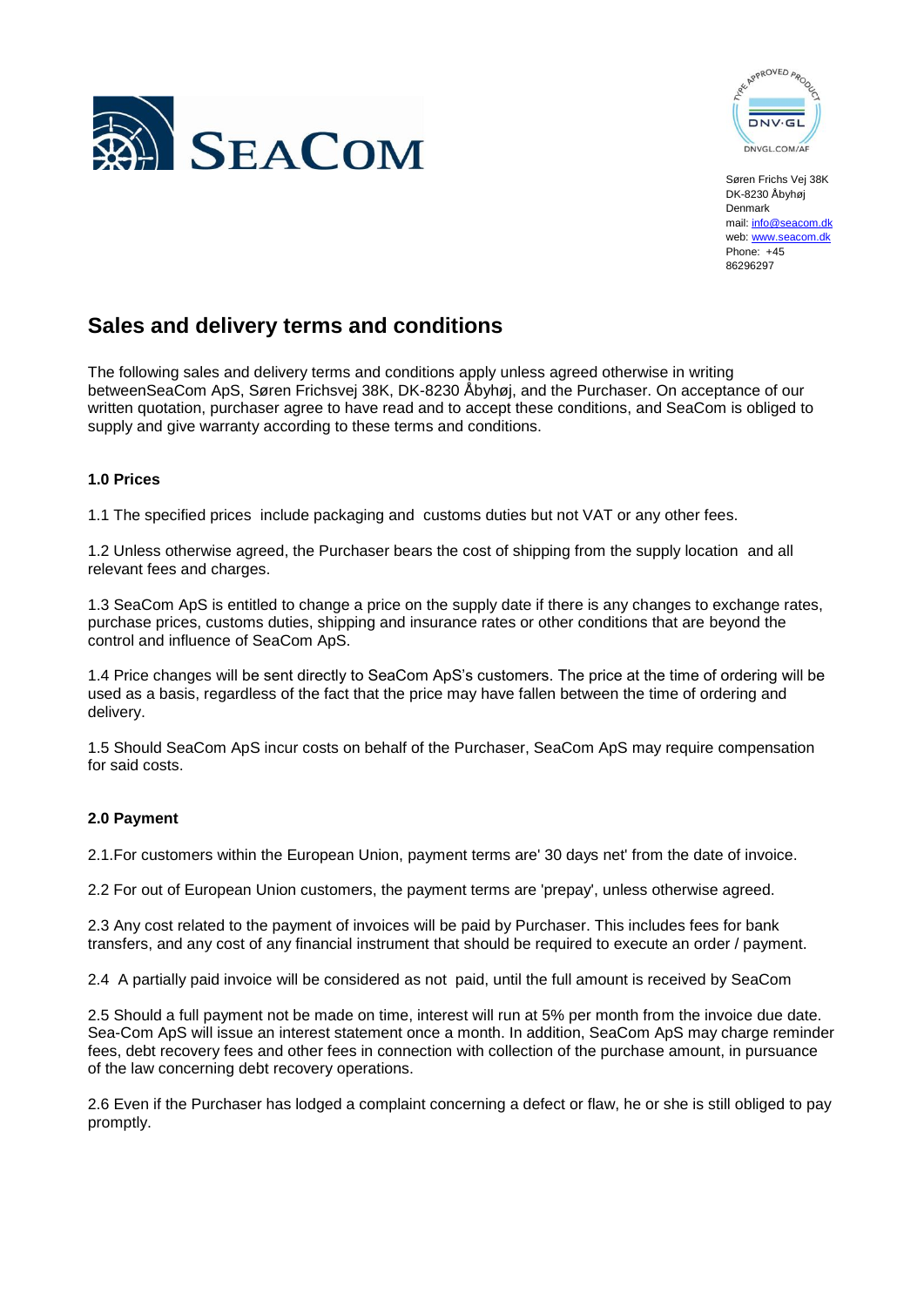# **3.0 The Purchaser's financial situation**

3.1 If the Purchaser's financial situation, in the opinion of SeaCom ApS, does not entitle them to the established payment terms, or if the Purchaser has failed to observe payment terms for previous deliveries, SeaCom ApS is entitled to cancel unexecuted orders, unless the Purchaser, immediately after being informed thereof, pays for all previously supplied goods and pays in advance for as yet unexecuted orders.

# **4.0 Payment ethic**

4.1 An invoice that has fallen due must be paid according to the open item principle, i.e. prompt payment of the entire invoiced amount including a clear reference to the invoice.

4.2 Should a dispute arise concerning an invoice (concerning the price, quantity etc.), it is the duty of the Purchaser to inform the SeaCom ApS order processor and the debtor's accountant of this in writing within 8 days of the invoice date. Relevant, detailed documentation and names of any SeaCom ApS personnel who have been involved must be enclosed. The Purchaser is not entitled to withhold payment of an invoice, either in full or in part. Should a situation such as this arise, SeaCom ApS is fully entitled to 5% interest per month in the period from the due date until pyment is made, regardless of the type of dispute, in accordance with item 2.

# **5.0 Proprietary rights**

5.1 SeaCom ApS retains the proprietary rights to the goods that have been sold until payment has been made

5.2 SeaCom ApS may request that the Purchaser insures the goods that have been sold with a recognised insurance firm, including cover and conditions approved by SeaCom ApS.

# **6.0 Offer, acceptance and order confirmation**

6.1 Unless otherwise specified, an offer is only binding for SeaCom ApS when it is accepted via return of post or email, within 30 days of the date stamped on the SeaCom ApS offer.

6.2 SeaCom ApS reserves the right not to sell a product.

6.3 Should the order confirmation deviate from thePurchaser's order with regard to additions, reductions or conditions, and the Purchaser does not wish to accept these changes, this shall be communicated in writing and within two days to SeaCom ApS. Unless this is done, the order confirmation issued by SeaCom ApS applies.

# **7.0 Conditions concerning goods that are out of stock**

7.1 Orders are accepted and offers issued by SeaCom ApS for goods that are not in stock based on the possibility of obtaining the relevant products. Each offer is subject to changed decisions concerning import and export of goods. Provided that these conditions are realised, SeaCom ApS is entitled to recall the offer, without this entitling

the entity receiving the offer to make any kind of demand.

7.2 Correspondingly, statements made in the offer apply to orders accepted by SeaCom ApS.

# **8.0 Delivery time and delay**

8.1 Each statement of delivery time is a rough estimate and is therefore approximate.

8.2 Furthermore, SeaCom ApS is entitled to postpone the approximate delivery time, provided that the postponement thereof is necessitated by conditions beyond the control of SeaCom ApS, cf. item 8 concerning force majeure.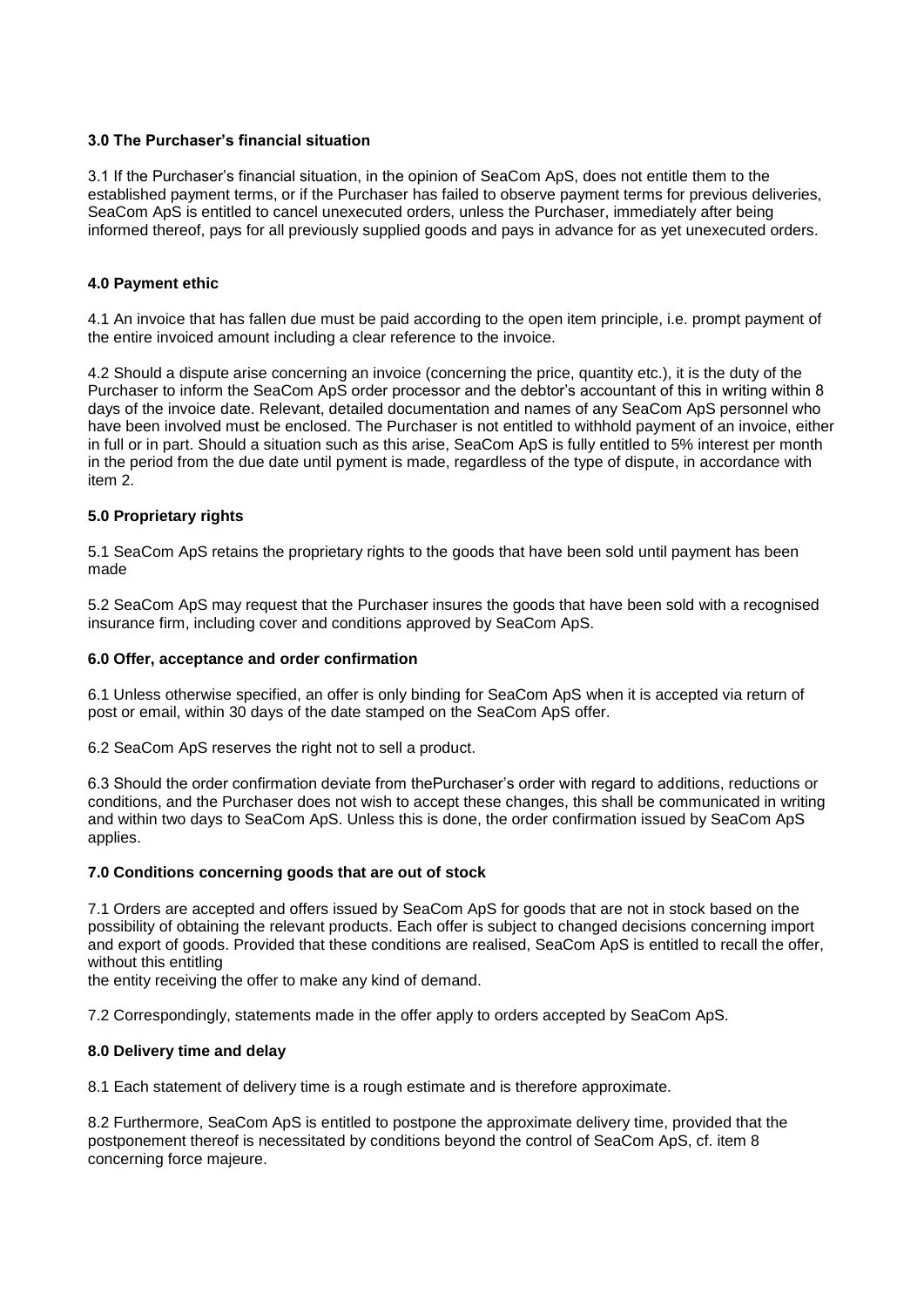### **9.0 Transfer of risk**

9.1 The goods are delivered from the SeaCom ApS warehouse.

9.2 When goods are transported via a SeaCom ApS carrier, the risk responsibility for the goods is transferred on delivery to the destination, when SeaCom ApS obtains insurance for the transport.

9.3 As standard, SeaCom ApS provides transport at the expense of the Purchaser to the delivery address provided by the Purchaser.

9.4 Transport is paid on delivery. SeaCom ApS will always strive to minimise the Purchaser's shipping costs. 9.5 Shipping prices are calculated with reference to the standard prices according to Post Danmark Postilionen. Insurance is invoiced at 0.2% of the invoiced amount.

9.6 On payment of an extra charge, special transport may be arranged where necessary, e.g. for removal personnel, cranes and unpacking.

#### **10.0 Force majeure**

10.1 SeaCom ApS is entitled to cancel Purchaser orders or postpone their realisation and is otherwise free from responsibility for any omitted, defective or delayed delivery that is wholly or partly due to circumstances beyond the control of SeaCom ApS, such as an uprising, unrest, war, fire, public orders, strike, lockout, slowdown, a shortage of means of transport, scarcity of goods, isease, delay or omission in deliveries from suppliers, an accident in production or testing or a power outage. All Purchaser rights are suspended or removed on these occasions. In the case of cancellation or postponed realisation, the Purchaser may not apply for amages or make any other claim against SeaCom ApS.

#### **11.0 Defects**

11.1 Within 1 month of the product being ispatched, SeaCom ApS undertakes to replace or repair parts that have manufacturing defects provided that:

1. The Purchaser complains in good time.

2. Defective goods are

returned to SeaCom ApS.

3. Following an nvestigation, SeaCom ApS establishes that the defects identified are due to faults in materials or implementation, do not result from poor treatment or storage, neglect, installation, repairs or changes undertaken by the Purchaser, and are not due to an accident.

4. SeaCom ApS is not responsible for defects and flaws covered by a warranty issued by the manufacturer. If the manufacturer has established such an independent warranty, it is the situation according to this warranty that applies, regardless of the drawbacks this may involve in the eyes of the customer. SeaCom ApS will help the Purchaser and provide directions concerning the warranty and arrangement of repairs for an individual

manufacturer.

11.2 With the exception of situations covered by item 9.1, SeaCom ApS is not responsible for flaws in the delivered goods, regardless of the cause, including negligence.

11.3 If SeaCom ApS does not undertake redelivery or repair, and on the condition that SeaCom ApS is bound by Danish law to provide compensation, this compensation is limited to an amount equivalent to the cost of repairing the flaws in the delivered goods and not exceeding the agreed purchase sum.

11.4 On no occasion that directly or indirectly relates to the delivered goods, their use or SeaCom ApS's output in general is SeaCom ApS responsible for indirect losses and consequential damages, such as perational down time, wasted costs, property or other consequential damages, including lost or corrupted data. SeaCom ApS is thus never responsible for operational down time, profit-related losses or other indirect losses.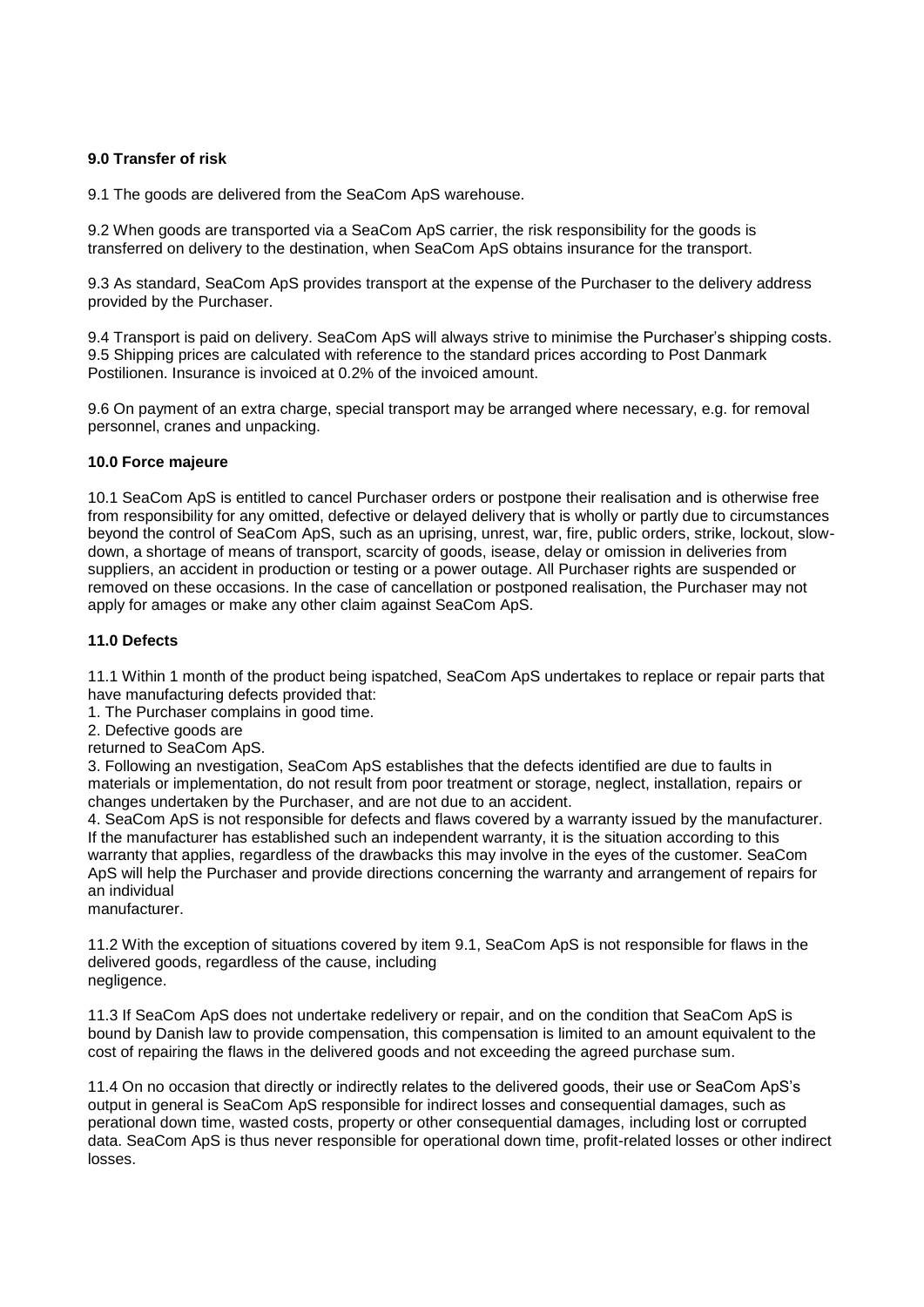11.5 Under no circumstances is SeaCom ApS responsible for damages that are due to the Purchaser failing to fulfil their obligations.

11.6 SeaCom ApS does not guarantee that the products delivered will operate without faults or operational down time, or that all software errors (if any) will be corrected.

11.7 On return of DOA (dead on arrival) or defective equipment, the warranty covers repairs or a replacement product based on an assessment carried out by SeaCom ApS. If an equivalent product cannot be obtained, SeaCom ApS shall replace the product with an equivalent capacity or credit the customer for the market price of a new or equivalent product.

#### **12.0 Warranty and complains**

12.1 The warrant period is 24 month from shipping from SeaCom Aps to Purchaser.

12.2 Warranty covers materials only. Cost of shipping and replacement is not covered by the warranty.

12.3 Products are suppliedwith the warranties that the manufacturer supplies to SeaCom ApS. The Purchaser may not refer to any other product guarantee for SeaCom ApS.

12.4 The Purchaser is obliged to examine the product as soon as it is received. Visible defects and flaws and damage sustained during transport shall be reported to SeaCom ApS in writing before 4 pm on the day the product is received. SeaCom ApS cannot subsequently be held responsible for damage sustained during transport. In the case of damage to packaging, the words "on receipt" should be noted on the packing slip on delivery of the product. Claims must be presented in writing within seven days of receipt of goods. In the case of concealed defects, the complaints period is extended to fourteen days.

12.5 Should the Purchaser fail to inform SeaCom ApS that they wish to plead a defect within fourteen days of the transfer of the object, they may not subsequently do so, unless SeaCom ApS has undertaken to be responsible for the object for a longer period of time or has acted fraudulently.

# **13.0 Returns**

13.1 Goods are only accepted for return after this has been agreed in writing. Returns must be sent in the unbroken and undamaged original packaging, with the original invoice number and date or a copy thereof, and the authorisation number for returning the product (RMA no.). RMA nos. are only valid for fourteen days.

#### **14.0 Catalogues, descriptions etc.**

14.1 Regardless of whether it originates with Sea-Com ApS or with one of its business connections, all information concerning weight, dimensions, capacity and technical data in a catalogue, description, brochure, advertisement etc., is considered to be supplied by SeaCom ApS. Specific Purchaser requirements are only binding when they are specifically confirmed in writing by SeaCom ApS.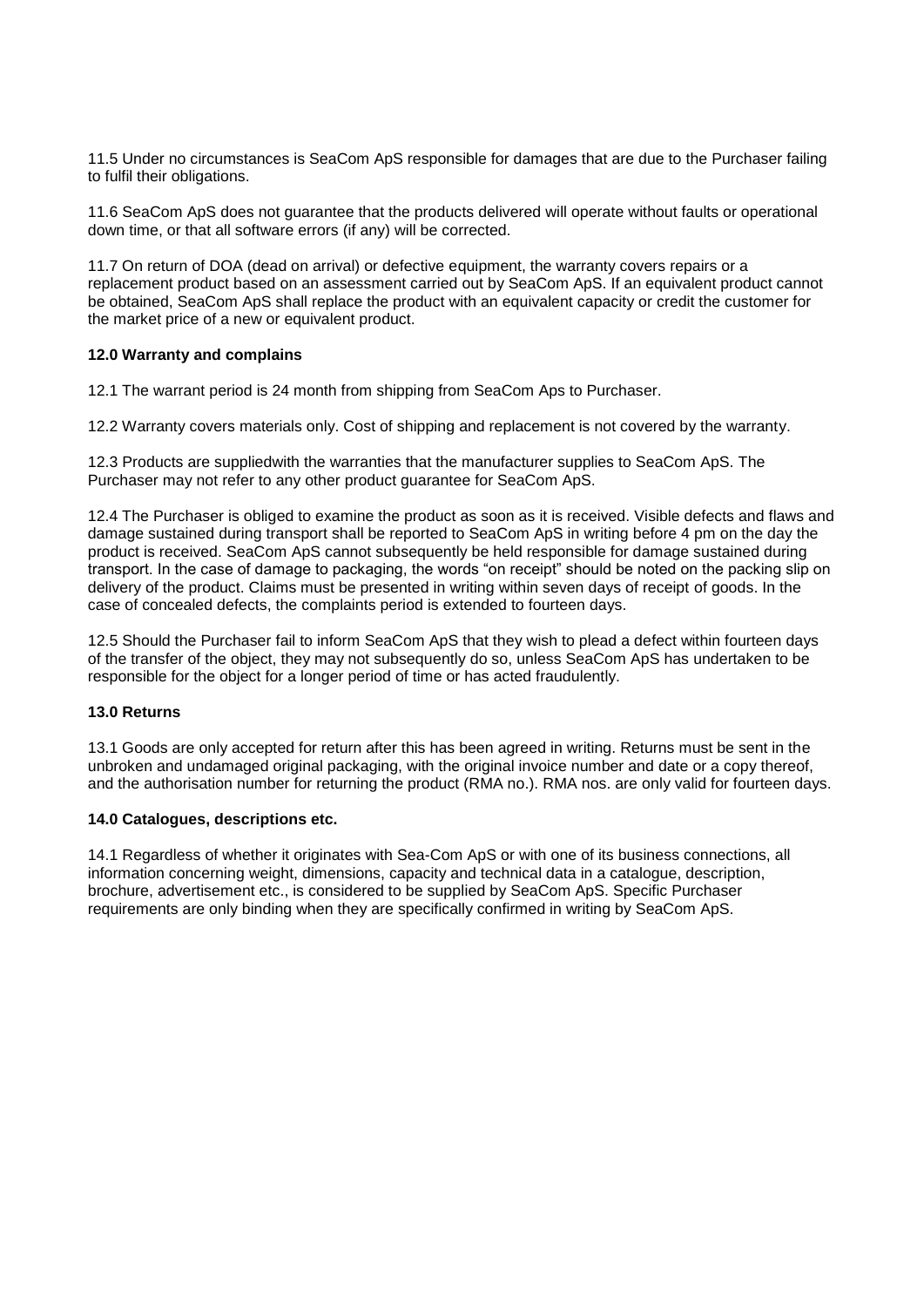# **15.0 Product liability**

15.1 In any case SeaCom Aps, by these terms and conditions, limits the overall product liability to a maximum of 2.000.000 dkk.

15.2 SeaCom Aps takes no responsibility for damages to personnel, property, assets or environment, in case the products are used in conjunction with industry or installations that may be considered as potentially dangerous. This includes, but is not limited to: offshore industry including floating as well as fixed installations, chemical industry and nuclear industry.

15.3 SeaCom ApS is only responsible for personal injury occasioned by the supplied products if the injury is documented as being blamed on negligence on the part of Sea-Com ApS.

15.4 SeaCom ApS is not responsible for operational down time, lost earnings or any other form of direct or indirect losses caused by malfunctioning of the SeaCom systems.

15.5 Where SeaCom ApS may be responsible to a third party for a product, a SeaCom ApS Purchaser is obliged to indemnify SeaCom ApS for the liability of SeaCom ApS, bearing in mind the limitations imposed by the three preceding

items. The Purchaser is obliged to take action via the same court that is dealing with product liability proceedings against SeaCom ApS. Should a third party bring a claim for compensation against one of the parties with reference to the above, this party shall immdiately inform the other thereof.

15.6 SeaCom Aps takes no responsibility for errors in drawings and written materials supplied to Purchaser either via e-mail or via SeaCom web page.

#### **16.0 Patent and intellectual property rights**

16.1 Should action be taken against the Purchaser because of the fact that products that have been supplied by SeaCom ApS currently constitute a direct infringement of a Danish patent or intellectual property rights, SeaCom ApS undertakes to indemnify the Purchaser against compensation claims relating to a judgement or settlement, and against the cost of any legal proceedings, provided that the following criteria are fulfilled: 1. The Purchaser must immediately notify SeaCom ApS of the proceedings in writing.

2. SeaCom ApS has sole management of the case and all negotiations concerning the case judgement or settlement.

3. The Purchaser agrees that SeaCom ApS, at its own expense, can choose either to obtain the right for the Purchaser to continue using the supplied products, or to exchange/ replace said products, in such a way that they no longer constitute an infringement.

16.2 Unless the criteria in item 16.1 are fulfilled, the Purchaser cannot make SeaCom ApS liable for the above proceedings.

16.3 If it is not possible to fulfil any of the criteria listed in item 16.1, on grounds that SeaCom ApS deems reasonable, and if the Purchaser agrees to return the products after SeaCom ApS has requested this in writing, SeaCom ApS will grant the Purchaser approval for the returned products equal to their depreciated value. A similar amount of epreciation is applied for each year of the product's lifetime, and is fixed at all times by SeaCom ApS.

16.4 SeaCom ApS cannot be liable if products are designed to the Purchaser's specifications, or if the infringement cannot be directly attributed to the supplied products, but rather to the Purchaser's specific use thereof, including supplementation of and changes to the supplied products, or the product's combination or use in conjunction with other products. Furthermore, SeaCom ApS does not undertake responsibility for action taken after the Purchaser has become

aware of the possible infringement. Any further liability on the part of SeaCom ApS is ruled out and, in particular, SeaCom ApS may not be made responsible for consequential damages.